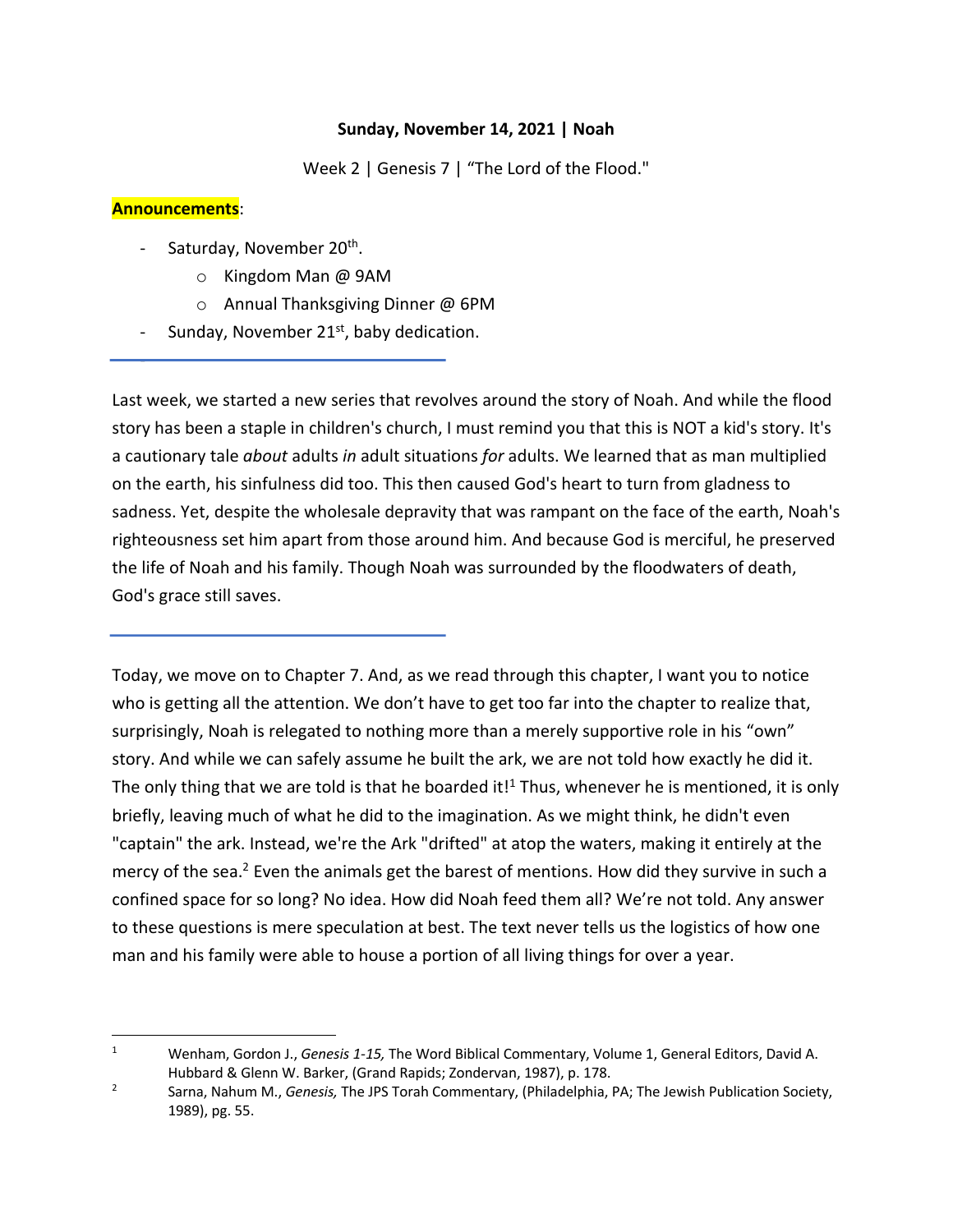By comparison, God shines as the primary mover in the actual flood narrative. He not only has the more significant speaking role; He is also the most active. After all, it was by His decree that Noah even built the Ark. And, as we'll see in a moment, it was God alone who shut the very doors of that ancient boat.

For my grammarians, this is why there are many passive verbs in this portion of the story.<sup>3</sup> Even when a thing is said to be doing something, it is told in such a way that implies a more significant power has really set the thing in motion and not the thing itself.<sup>4</sup> What's more, even though Noah is mentioned a few times, it is only in the context of obedience. Whatever God commanded, Noah obeyed. One is active. The other is reactive. Even the mighty flood was by God's decree. So much so that one could just as easily substitute the term the "flood" for the name of the Lord, and the story would not change. After all, not one drop was released by accident. Each and every water molecule was set into motion by the finger of God. All of this culminates in the core principle at the heart of Genesis 7: *God is both the bringer of annihilation through the flood, and the savior from annihilation through the Ark*. Man's sinfulness made it necessary for such a judgment, and it was ultimately God who merited out the justice. But while all of humanity was deserving of extinction, even Noah, as the end of the story will show, it was God who merited out the mercy. At the very end of the story, the phrasing, "only Noah was left, and those who were with him in the ark," indicates survival by design and not by accident.5

# **READ**: Genesis 7 (ESV)

**<sup>1</sup>**Then **the Lord said** to Noah, "Go into the ark, you and all your household, for **I have seen** that you are righteous before me in this generation. **<sup>2</sup>** Take with you seven pairs of all clean animals, the male and his mate, and a pair of the animals that are not clean, the male and his mate, **<sup>3</sup>** and seven pairs of the birds of the heavens also, male and female, to keep their offspring alive on the face of all the earth.**<sup>4</sup>** For in seven days I **will send rain** on the earth forty days and forty nights, and every living thing that **I have made I will blot out** from the face of the ground." **<sup>5</sup>** And Noah did all that **the Lord had commanded** him.

**<sup>6</sup>**Noah was six hundred years old when the flood of waters came upon the earth. **<sup>7</sup>** And Noah and his sons and his wife and his sons' wives with him went into the ark to escape

<sup>3</sup> Hamilton, Victor P., *The Book of Genesis: Chapters 1-17,* The New International Commentary on the Old Testament, (Grand Rapids; Eerdmans, 1990), p. 297.

<sup>4</sup> Goldingay, John, *Genesis,* The Baker Commentary on the Old Testament Pentateuch, Editor, Bill T. Arnold, (Grand Rapids; Baker Academic, 2020), p.146.

 $5$  Sarna (1989), p. 56.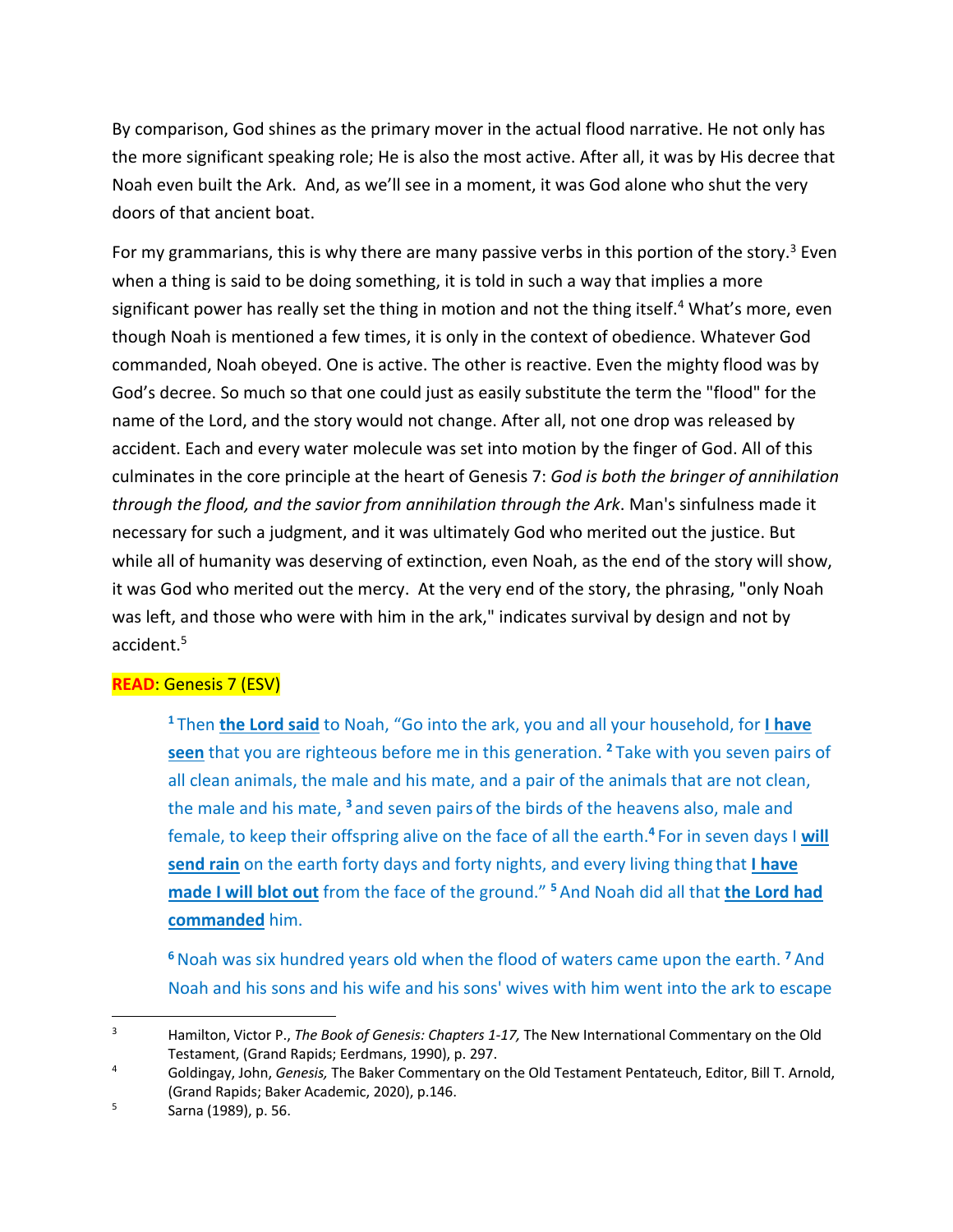the waters of the flood. **<sup>8</sup>**Of clean animals, and of animals that are not clean, and of birds, and of everything that creeps on the ground, **<sup>9</sup>** two and two, male and female, went into the ark with Noah, **as God had commanded** Noah. **<sup>10</sup>** And after seven days the waters of the flood came upon the earth.

**<sup>11</sup>** In the six hundredth year of Noah's life, in the second month, on the seventeenth day of the month, on that day all the fountains of the great deep **burst forth**, and the windows of the heavens **were opened**. **<sup>12</sup>** And rain fell upon the earth forty days and forty nights. **<sup>13</sup>**On the very same day Noah and his sons, Shem and Ham and Japheth, and Noah's wife and the three wives of his sons with them entered the ark,**<sup>14</sup>** they and every beast, according to its kind, and all the livestock according to their kinds, and every creeping thing that creeps on the earth, according to its kind, and every bird, according to its kind, every winged creature. **<sup>15</sup>** They went into the ark with Noah, two and two of all flesh in which there was the breath of life. **<sup>16</sup>** And those that entered, male and female of all flesh, went in **as God had commanded him**. And the **Lord shut him in**.

**<sup>17</sup>** The flood continued forty days on the earth. The waters increased and bore up the ark, and it rose high above the earth. **<sup>18</sup>** The waters prevailed [a military word meaning "triumphed."6] and increased greatly on the earth, and the ark floated on the face of the waters. **<sup>19</sup>** And the waters prevailed so mightily on the earth that all the high mountains under the whole heaven **were covered**. **<sup>20</sup>** The waters prevailed above the mountains, covering them fifteen cubits deep. **<sup>21</sup>** And all flesh died that moved on the earth, birds, livestock, beasts, all swarming creatures that swarm on the earth, and all mankind. <sup>22</sup> Everything on the dry land in whose nostrils was the breath of life died. <sup>23</sup> He **blotted out** every living thing that was on the face of the ground, man and animals and creeping things and birds of the heavens. **They were blotted out** from the earth. Only Noah **was left**, and those who were with him in the Ark. **<sup>24</sup>** And the waters prevailed on the earth 150 days.

In the story of the flood, nowhere is God not in control. This is the exact same point that the Psalmist made when he was meditating on this very story, for he says,

# **READ**: Psalm 74:12-17 (ESV)

**<sup>12</sup>** Yet God my King is from of old, working salvation in the midst of the earth. **<sup>13</sup>** You divided the sea by your might; you broke the heads of the sea monsters on the waters. **<sup>14</sup>** You crushed the heads of Leviathan; you gave him as food for the creatures of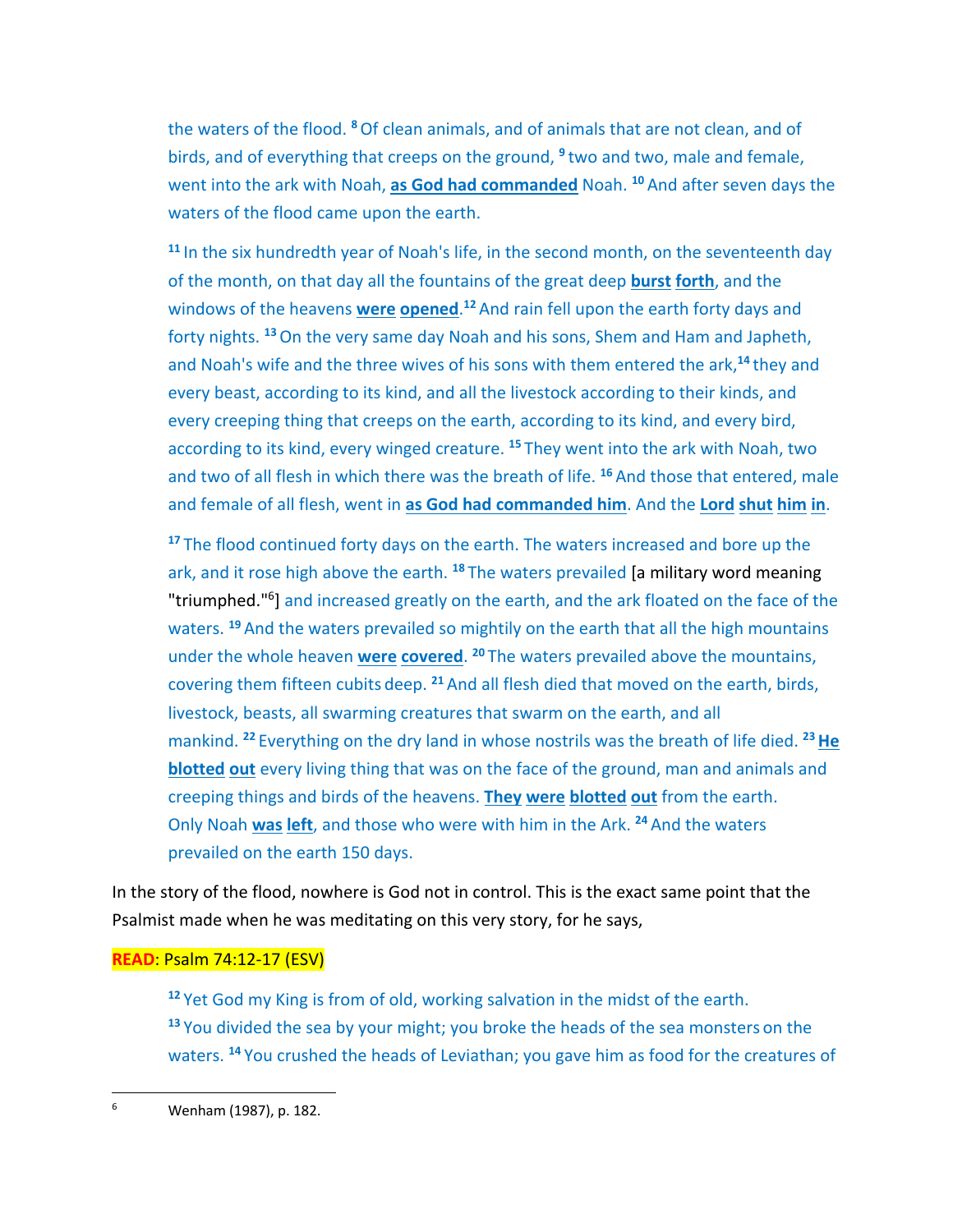the wilderness. **<sup>15</sup>** You split open springs and brooks; you dried up ever-flowing streams. **<sup>16</sup>** Yours is the day, yours also the night; you have established the heavenly lights and the sun. **<sup>17</sup>** You have fixed all the boundaries of the earth; you have made summer and winter.

#### **So, what's the takeaway?**

### God is as much the bringer of floods as He is the calmer of storms.

Interestingly, during Jesus' earthly ministry, we're told about two storms that threatened to take the lives of his disciples. In the first instance, the disciples are in a boat, and Jesus is asleep in the hull. Then, in the second instance, the disciples are already in a boat, and Jesus comes walking to them on the sea. Now, admittedly, these storms are not nearly as big as the one here in Gen. 7. However, a local storm is as dangerous to those at sea as the global storm was to those during Noah's day. Peter, John, and the rest of the disciples were like Noah. They needed to be rescued.

Cue Jesus.

Enter, stage right.

#### **READ**: Mark 4:35-41 (ESV)

**<sup>35</sup>**On that day, when evening had come, he said to them, "Let us go across to the other side." **<sup>36</sup>** And leaving the crowd, they took him with them in the boat, just as he was. And other boats were with him. **<sup>37</sup>** And a great windstorm arose, and the waves were breaking into the boat, so that the boat was already filling. **<sup>38</sup>** But he was in the stern, asleep on the cushion. And they woke him and said to him, "Teacher, do you not care that we are perishing?" **<sup>39</sup>** And he awoke and rebuked the wind and said to the sea, "Peace! Be still!" And the wind ceased, and there was a great calm. **<sup>40</sup>**He said to them, "Why are you so afraid? Have you still no faith?" **<sup>41</sup>** And they were filled with great fear and said to one another, "Who then is this, that even the wind and the sea obey him?"

## **READ**: Matthew 14:22-33 (ESV)

**<sup>22</sup>** Immediately he made the disciples get into the boat and go before him to the other side, while he dismissed the crowds. **<sup>23</sup>** And after he had dismissed the crowds, he went up on the mountain by himself to pray. When evening came, he was there alone, **<sup>24</sup>** but the boat by this time was a long way<sup>[b]</sup> from the land, <sup>[c]</sup> beaten by the waves, for the wind was against them. <sup>25</sup> And in the fourth watch of the night<sup>[d]</sup> he came to them,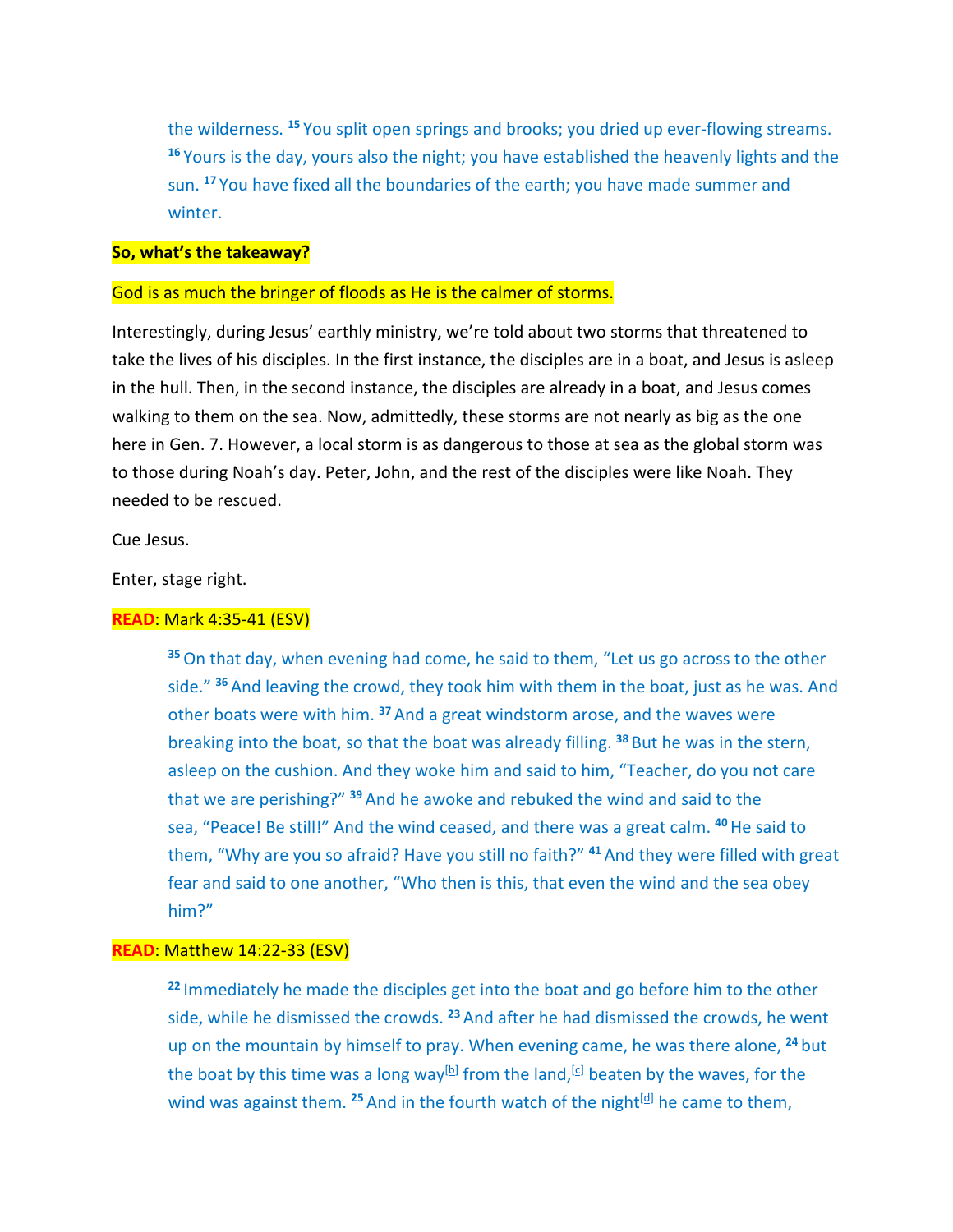walking on the sea. **<sup>26</sup>** But when the disciples saw him walking on the sea, they were terrified, and said, "It is a ghost!" and they cried out in fear. **<sup>27</sup>** But immediately Jesus spoke to them, saying, "Take heart; it is I. Do not be afraid."

**<sup>28</sup>** And Peter answered him, "Lord, if it is you, command me to come to you on the water." **<sup>29</sup>**He said, "Come." So Peter got out of the boat and walked on the water and came to Jesus. **<sup>30</sup>** But when he saw the wind, he was afraid, and beginning to sink, he cried out, "Lord, save me."**<sup>31</sup>** Jesus immediately reached out his hand and took hold of him, saying to him, "O you of little faith, why did you doubt?" **<sup>32</sup>** And when they got into the boat, the wind ceased. **<sup>33</sup>** And those in the boat worshiped him, saying, "Truly you are the Son of God."

## **So, what's the takeaway?**

God is the Lord of the flood. All places are within His jurisdiction. And all things are within His power. He alone is sovereign. But, never forget, God is as much the bringer of floods as He is the calmer of storms. What frightens us is nothing but the ground beneath Jesus' feet (cf. Gen. 1:2).

The storms of life have a habit of stealing our peace. They upset us. They terrorize us. They threaten to take our lives. But all those who've put their faith in Jesus Christ are voyagers on the good ship Church. Her bow is strong. Her sails are broad. Her rudder is true. And she is guided by the Good Captain, who steers her in and out of storms. And though this ship is battered, and though she rides perilous waters at times, she has never once lost one of her crew. For, at her helm, is the rider of storms himself: Jesus Christ.

So, while God is the bringer of floods (Gen. 7), and, while, yes, that is a sobering thought, the story of the Bible goes on. And about halfway through its pages, the Scriptures also teach us that God is the calmer of storms (Matt. 14:22-33). He need only whisper a command, and the squalling seas hold their tongue (Mk. 4:35-41). The very thing that threatens life is like the ground beneath His feet (Jhn. 6:16-25).

So, take heart. Even though the world is doomed. Those who know Jesus will ride atop the waves of that destruction and come through to that final day unharmed.